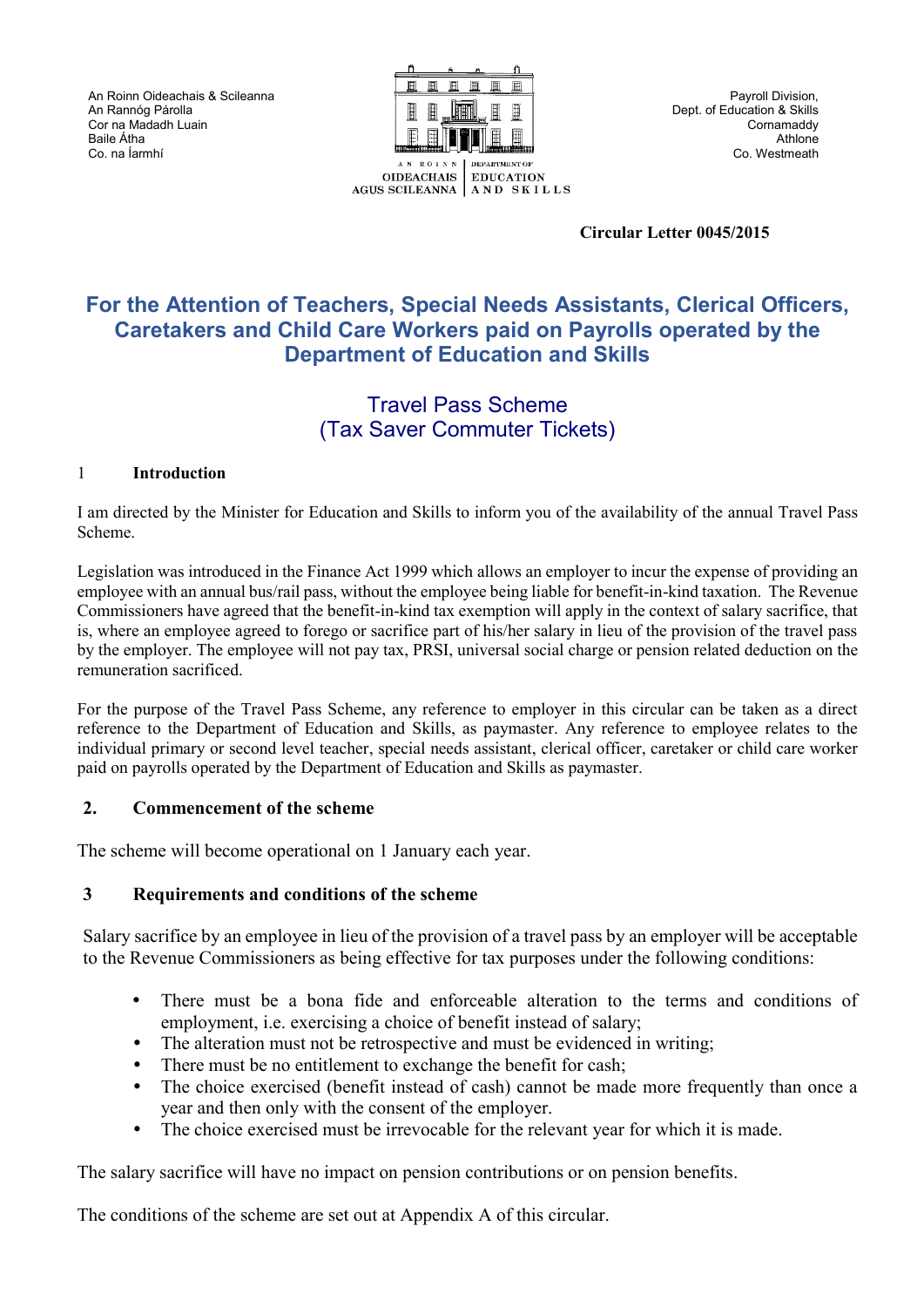# **4 Benefits for Employee and Employer**

Because the non-taxable benefit replaces the salary foregone, the employee will not be liable to tax, PRSI, universal social charge or pension related deduction on the cost of the travel pass provided by the employer. The Travel Pass Scheme underpins Government policy on the wider use of public transport.

### **5 Application for Travel Pass**

Employees wishing to avail of the travel pass will be required to:

- complete an Application Form which outlines the options for annual tickets being offered by transport providers, and
- sign an Authorisation Form and familiarise themselves with the conditions governing the scheme.

These forms will be available in September and October each year on the Department's website www.education.ie – Travel Pass.

On receipt of the completed application and authorisation forms, the Department will place an order with transport providers for the issue of annual passes in respect of the employee who opted to take up the scheme. The Department will then issue the pass to each employee.

**It is important to note that the travel pass is issued to the applicant by registered post. It is therefore essential that the address supplied on the application form is the address where the applicant will be, in order to accept delivery. A school address should not be used for this purpose.**

### **6 ID Requirements**

First time applicants who do not already have a Photo I.D. card for the relevant transport company must obtain one.

Details of ID requirements are available in the Travel Pass Application Form.

### **7 Closing date for receipt of applications**

The closing date for receipt of applications will be the first working day of November.

This closing date will be strictly adhered to and no exceptions can be made.

# **8 Queries**

Queries regarding the operation of this scheme should be directed by email to the appropriate Payroll area: Primary teachers please email  $\frac{prim \text{tch}}{p \text{ a} \text{ yroll}}$  @education.gov.ie Post Primary teachers please email [pppayroll@education.gov.ie](mailto:pppayroll@education.gov.ie) Non teaching staff please email [NTSPayroll@education.gov.ie](mailto:NTSPayroll@education.gov.ie)

P. Maloney, Principal Officer.

August 2015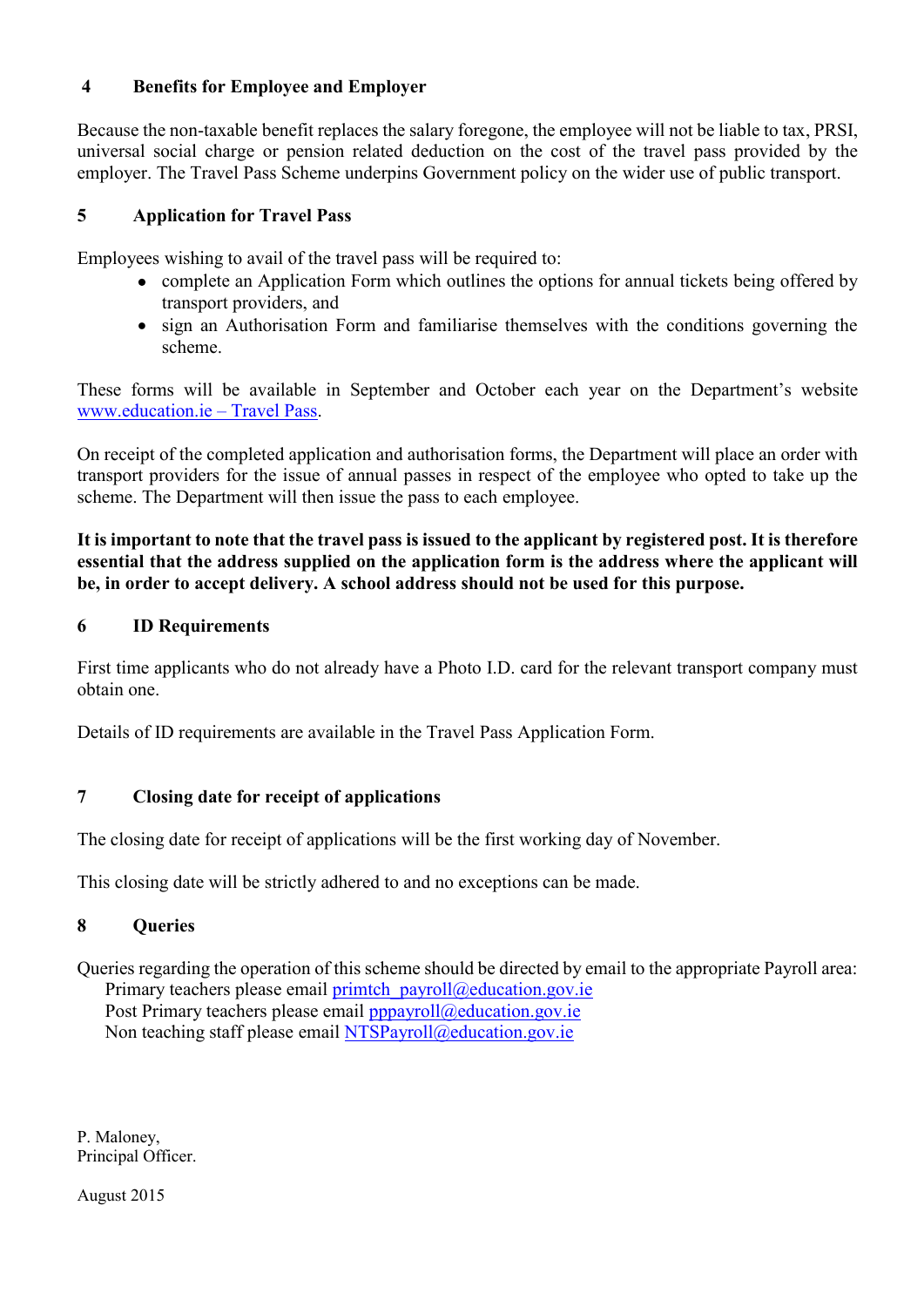# **Appendix A**

# **Travel Pass Scheme Terms and Conditions**

- 1. The applicant must be employed in a Permanent, Contract of Indefinite Duration (C.I.D), fixed term, or Regular Part Time capacity at the date of application. The employment must be capable of lasting until the salary sacrifice has been recouped. It is not possible for casual or non casual employees to avail of the scheme.
- 2. The employee must sacrifice or forego part of his/her annual basic salary in lieu of the provision of the annual travel pass by the Department. This arrangement will operate for a period of one year and the salary sacrifice will be reflected in his/her pay slips over that period.
- 3. In the event of an employee changing schools (but still being paid directly by the Department of Education and Skills, the travel pass will transfer with the employee. In doing so, there will be no change to the terms and conditions of the scheme.
- 4. If an employee avails of unpaid leave of absence which continues to the end of the tax year, or ceases employment prior to the end of the tax year of participation in the Travel Pass Scheme, he/she must surrender his/her annual pass. The Department of Education and Skills will then seek a refund from the transport provider for the unused part of the travel pass (a refund for a travel pass issued under the scheme will only be made to the Department).

### **Important Note**

**Please note, it is not always possible to obtain this refund from the transport provider. In such cases the employee will have to bear the full cost of the Annual Ticket. If this should occur, it will then be necessary for the Department of Education and Skills to recover the balance due from the employee. (please refer to Circular: Pay 15/2004. Policy and Procedures for dealing with Overpayment of Salary/Allowances)**

If an employee avails of unpaid leave of absence and returns to work before the end of the end of the tax year, the outstanding amount owed may be collected in higher deductions for the remainder of the year

- 5. The Department of Education and Skills operates this scheme for employees on the basis of an annual option. Accordingly, the employee will not be able to cancel his or her participation in the scheme prior to the expiry of the one year period.
- 6. The Department will accept no liability or responsibility in the case of lost or unused travel passes or in the case of any injury which the employee may incur while using the travel pass.
- 7. An employee's lost travel pass may be replaced at a cost to him/her, per month remaining until the end of the year. This cost is determined by the transport provider.
- 8. The Department accepts no responsibility for misuse of travel passes by employees and asserts that each travel pass issued by virtue of this scheme is strictly non-transferable.
- 9. The scheme applies only to annual bus, rail or ferry passes issued by Iarnród Ēireann, Bus Ēireann, Dublin Bus, Luas or other approved transport providers. Information on approved transport providers is available from the Department of Transport, Tourism and Sport.
- 10. The salary sacrifice will have no impact on pension contributions or on pension benefits, in accordance with the rules of the relevant superannuation scheme.
- 11. The salary sacrifice will have no impact on allowances normally calculated as a percentage of basic pay.